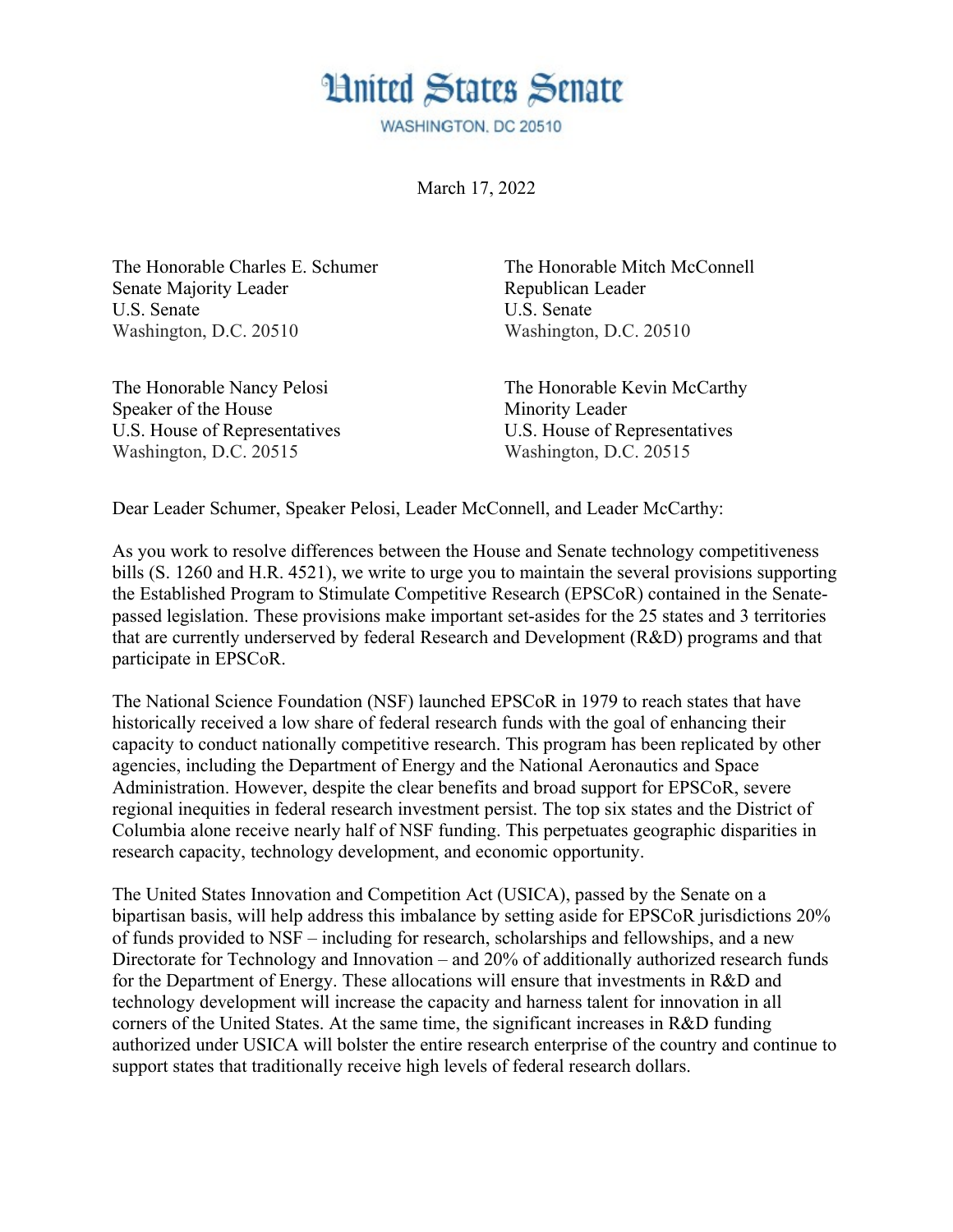As you negotiate final legislation to improve U.S. competiveness, we urge you to incorporate the Senate EPSCoR provisions into the final bill. As senators representing EPSCoR states, this is a high priority for us in this legislation, and we look forward to working with you in getting it over the finish line.

Sincerely,

Jack Reed United States Senator

Roger Wicker United States Senator

Catherine Cortez Masto United States Senator

Thomas R. Carper United States Senator

Christopher A. Coons United States Senator

Patrick Leahy United States Senator

lskape

James M. Inhofe United States Senator

Roger W. Marshall Member of Congress

Moran

Jerry Moran United States Senator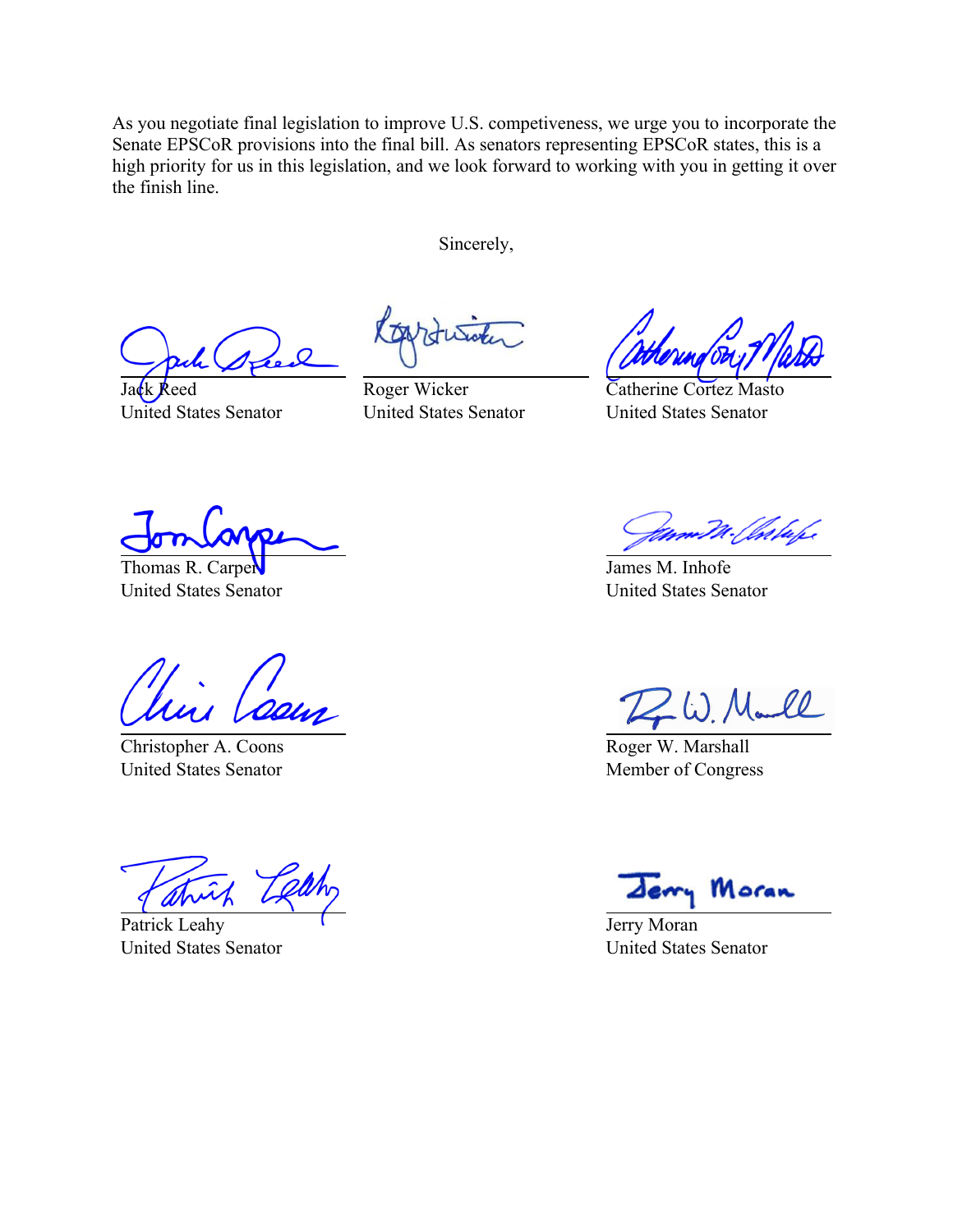Angus S. King, Jr. United States Senator

Sheldon Whitehouse United States Senator

Martin Heinrich United States Senator

Margie Hassan

United States Senator

Mazie K. Hirono United States Senator

James E. Risch United States Senator

fusan M Collins

Susan M. Collins United States Senator

 $\frac{\beta_{i} N_{\text{G}}}{\text{Bill Cassidy}, M.D.}$ 

United States Senator

Cynthia M. Lummis United States Senator

John Borman

John Boozman United States Senator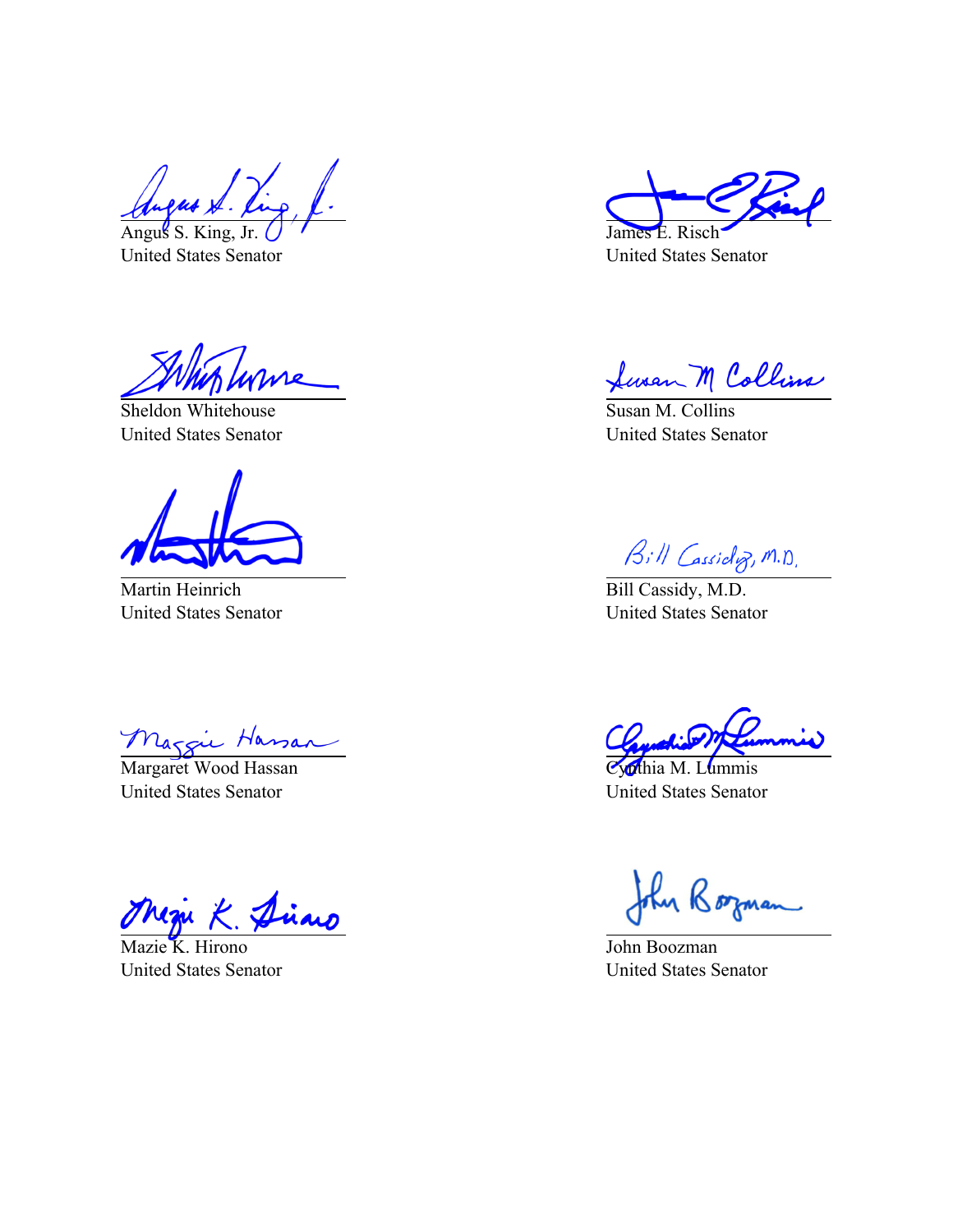Ben Ray Luján United States Senator

Jon<sup>T</sup>ester United States Senator

∕∧

Jacky Rosen United States Senator

uchu <del>ve</del>

Joe Manchin III United States Senator

y the Tr

Lindsey Graham United States Senator

Chu

Charles E. Grassley United States Senator

Cendy Hype-Spreth

Cindy Hyde-Smith United States Senator

Tim Scott United States Senator

Barrasso

John Barrasso United States Senator

Hein Lumer

Kevin Cramer United States Senator